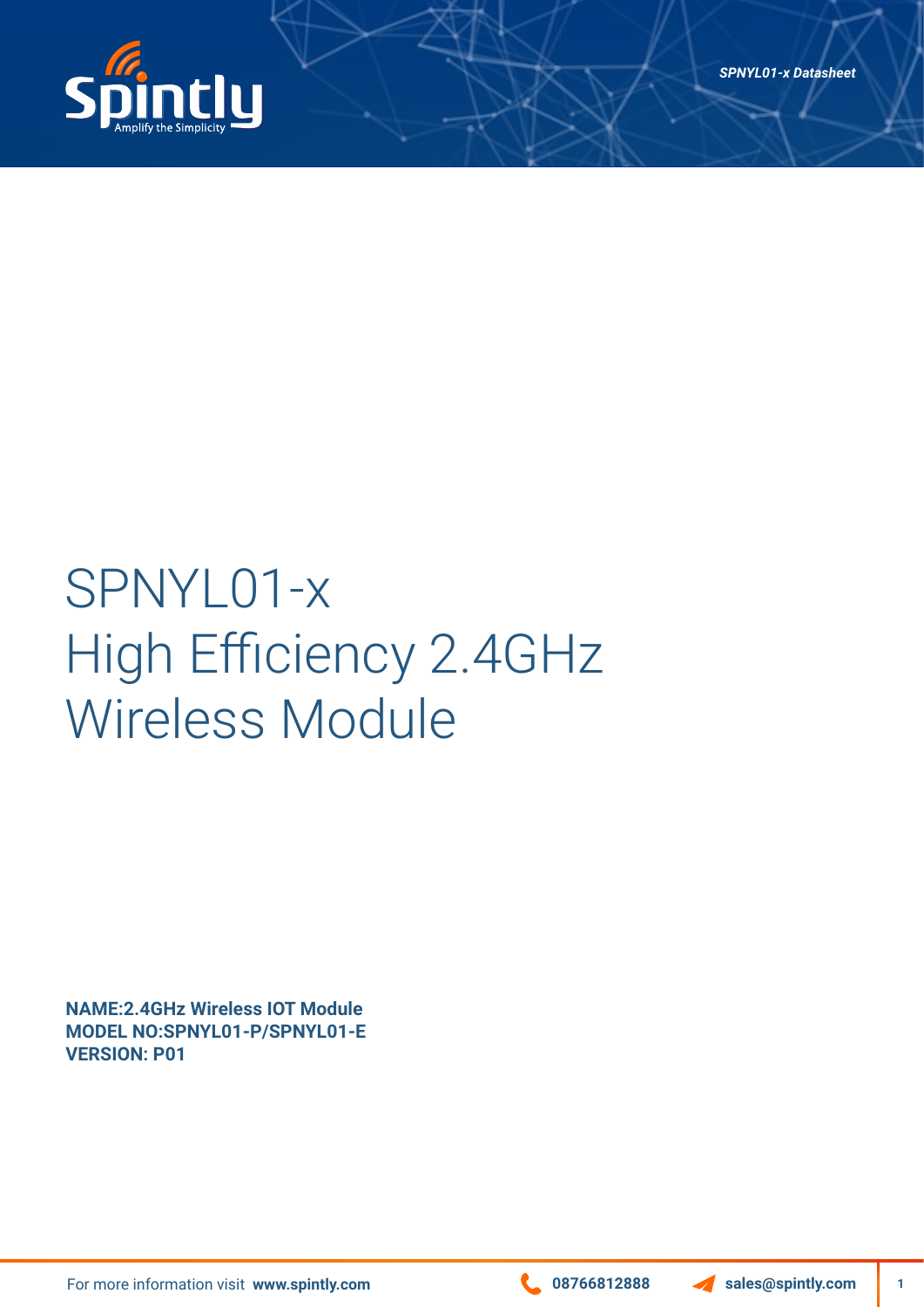#### **Contents**

#### Table of Contents

| 1. Product Description              | 3  |
|-------------------------------------|----|
| 2. Key Features                     | 4  |
| 3. Applications                     | 4  |
| 4. Module Block Diagram             | 5  |
| 5. Product Specifications           | 6  |
| 6 Module Pinout and Pin Description | 8  |
| 6.1 Module Pinout                   | 8  |
| 6.2 Pin Assignment                  | 9  |
| 7. PCB Design Guide                 | 11 |
| 7.1 Layout notes                    | 11 |
| 8. Mechanical Dimensions            | 13 |
| 9. PCB Footprint and Dimensions     | 14 |
| 10. Cautions                        | 15 |
| 10.1 Reflow soldering               | 15 |
| 10.2 Usage Condition Notes          | 16 |
| 10.3 Storage Notes                  | 16 |
| 11. Package information             | 17 |
| 12. Ordering information            | 17 |
| <b>Revision History</b>             | 18 |
| <b>Contact Information</b>          | 18 |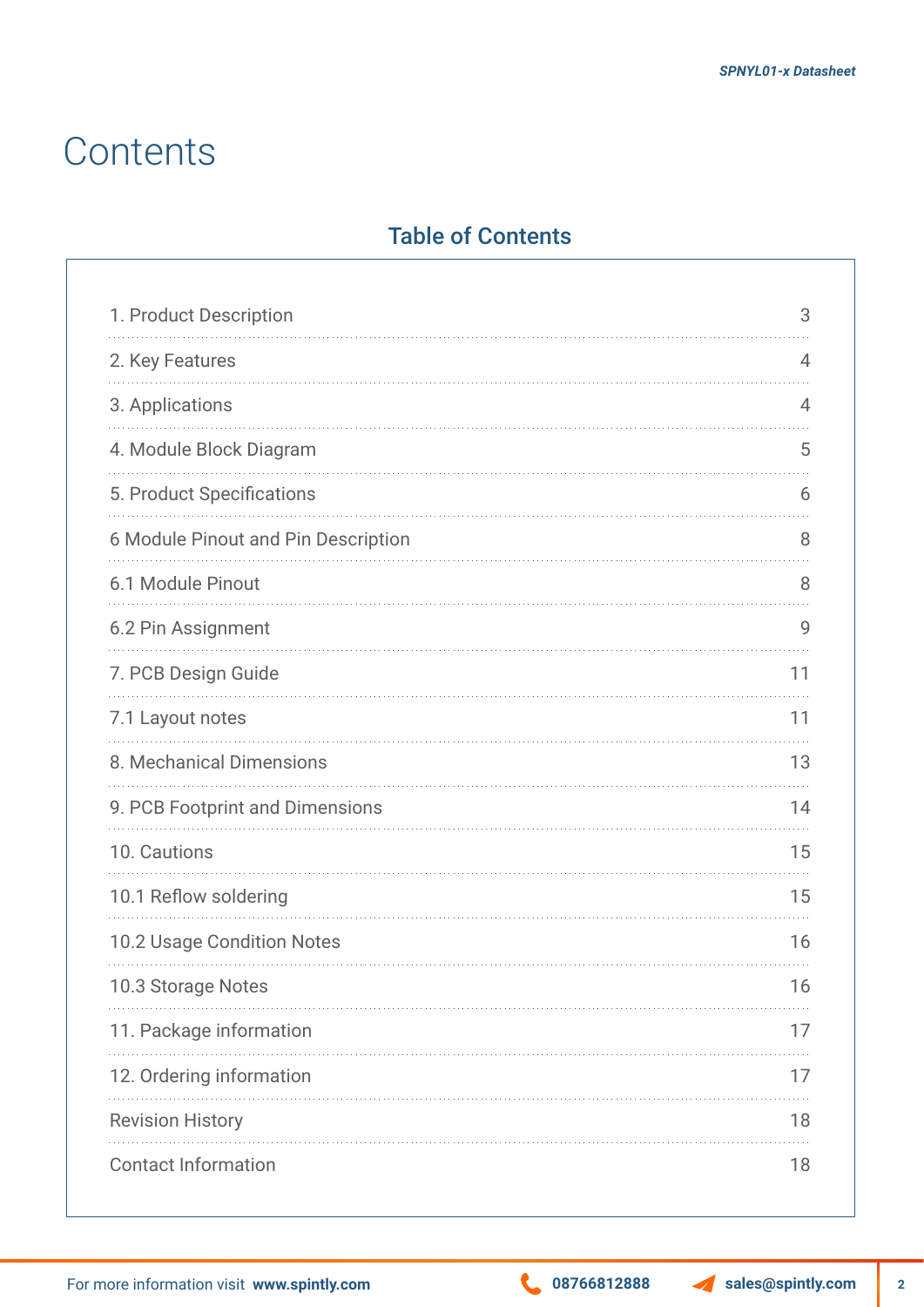### 1. Product Description

SPNYL01 series is a powerful, highly flexible, ultra-low power wireless module using Nordic nRF52833 SoCs made for IOT applications. It was designed for high data rate wireless communication in the 2.4GHz ISM band. With an 32bit ARM®Cortex M4 MCU, available 512KB flash, 128KB RAM, embedded 2.4GHz multi-protocol transceiver.

SPNYL01 series brings out all nRF52833 hardware features and capabilities including USB, up to +8dBm transmit power, 5.5v Supply considerations and NFC tag implementation. Complete regulatory certifications enable faster time to market and reduced development risk

SPNYL01 supports an extensive range of wireless protocols. It supports BLE® (Bluetooth Low Energy),and is capable of Bluetooth® Direction Finding in addition Long Range and 2 Mbps. Bluetooth mesh,802.15.4, Thread, Zigbee, proprietary 2.4 GHz protocols and NFC-A are also supported.

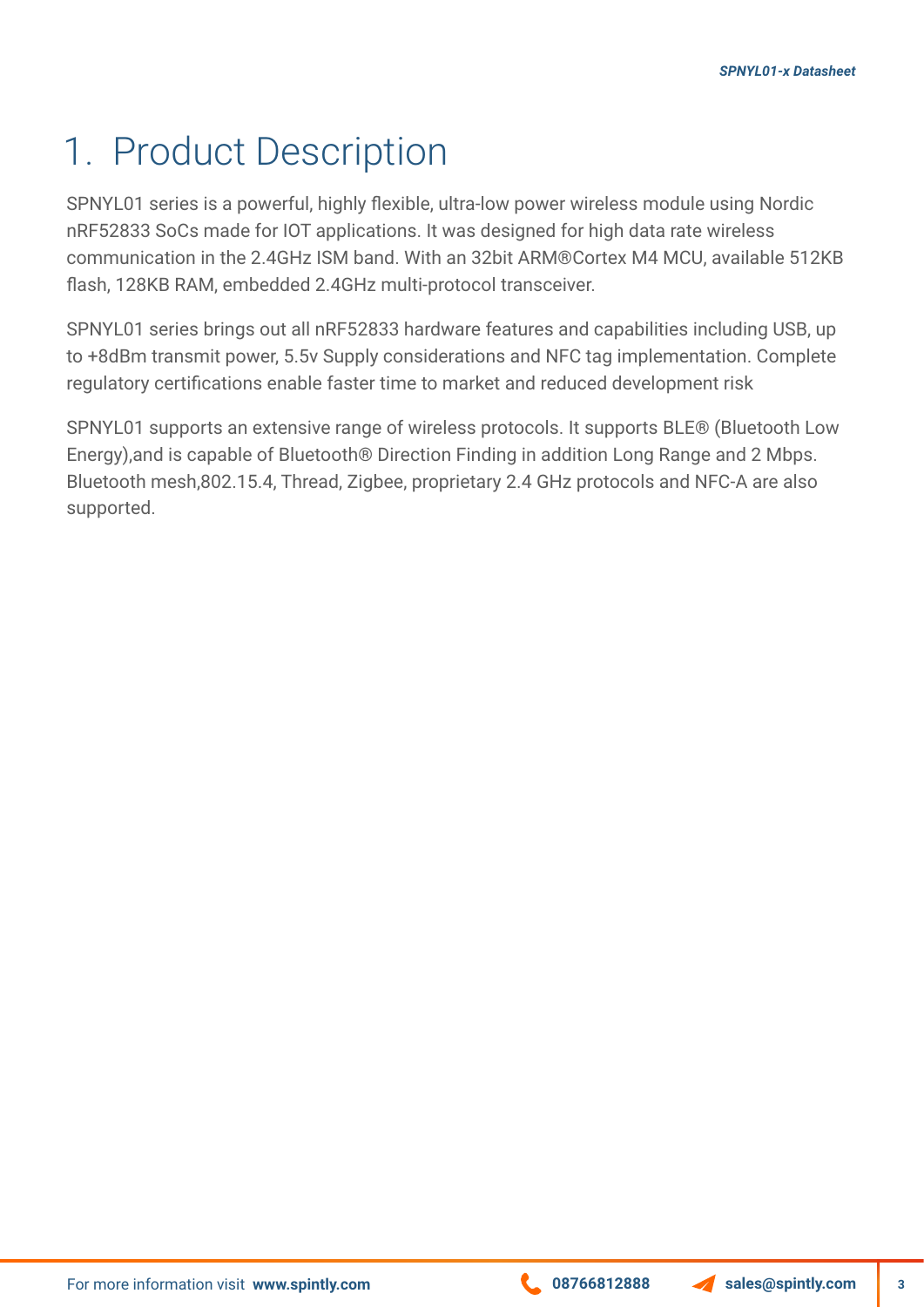# 2. Key Features

Bluetooth® 5

- **Direction Finding**
- 2Mbps
- · CSA#2
- **Advertising Extensions**
- Long Range
- IEEE 802.15.4 radio support
- · Thread
- · Zigbee

Supported data rates

- Bluetooth®: 2 Mbps, 1 Mbps, 500 kbps, and 125 kbps
- IEEE 802.15.4-2006: 250 kbps

Proprietary 2.4 GHz: 2 Mbps, 1 Mbps Wide supply voltage range: 1.7 V to 5.5V 518kB Flash and 128kB RAM Full set of digital interfaces including: SPI, TWI, UART, PDM, PWM, QDEC 12-bit, 200ksps ADC 128-bit AES ECB/CCM/AAR co-processor Individual power management for all peripherals On-chip DC/DC buck converter Dimension: 21.0 x 13.8 x 2.3mm (with shield) 40 GPIOs

## 3. Applications

- $\cdot$  Internet of things (IoT)
	- Smart home sensors and controllers
	- Industrial IoT sensors and controllers
- Advanced wearables
	- Health/fitness sensor and monitor devices Wireless payment enabled devices
- Advanced computer peripherals and I/O devices
	- Mouse
	- Keyboard
	- Multi-touch trackpad
- Interactive entertainment devices Remote controls Gaming controllers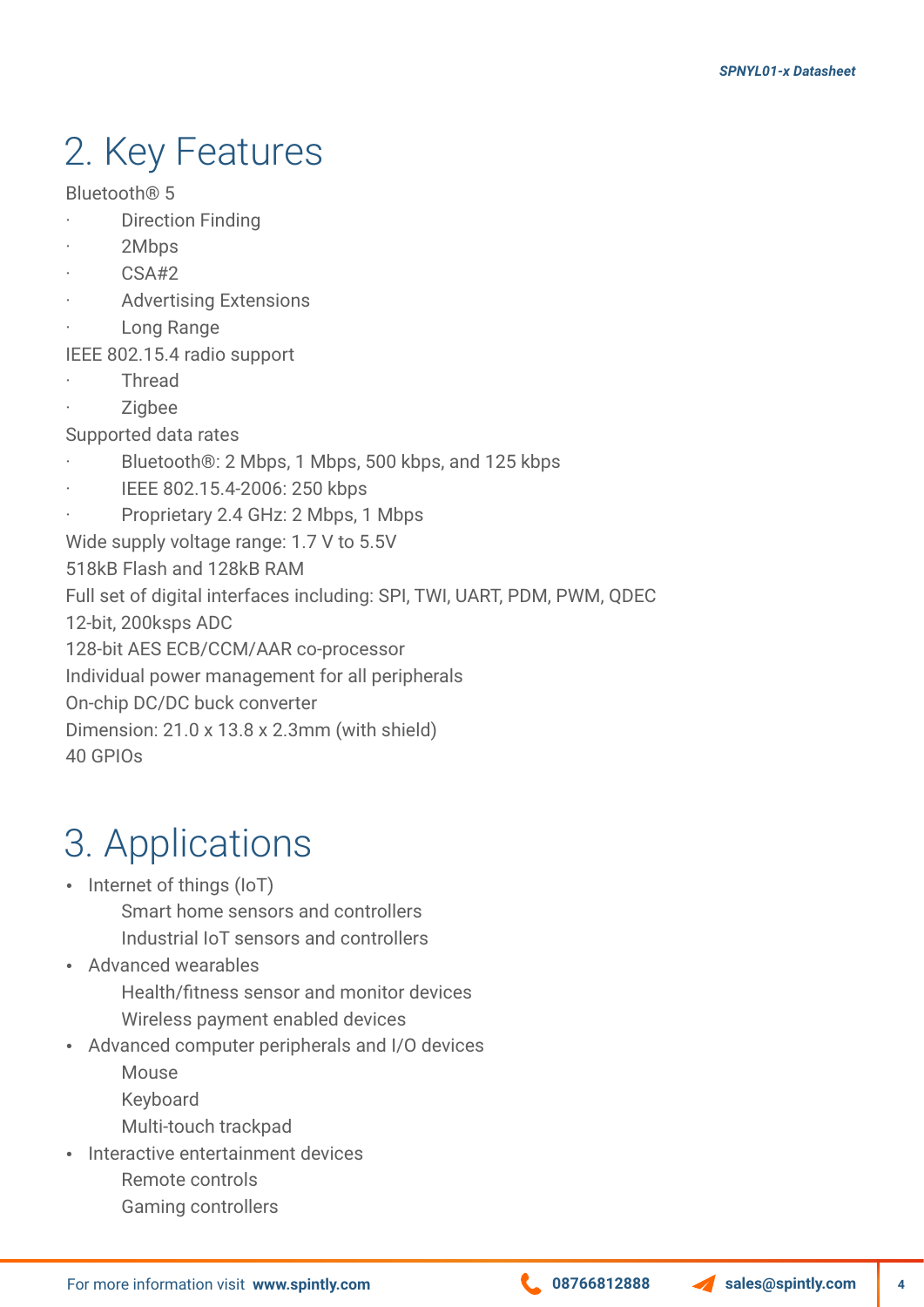#### 4. Module Block Diagram



Figure 1: SPNYL01 Block diagram

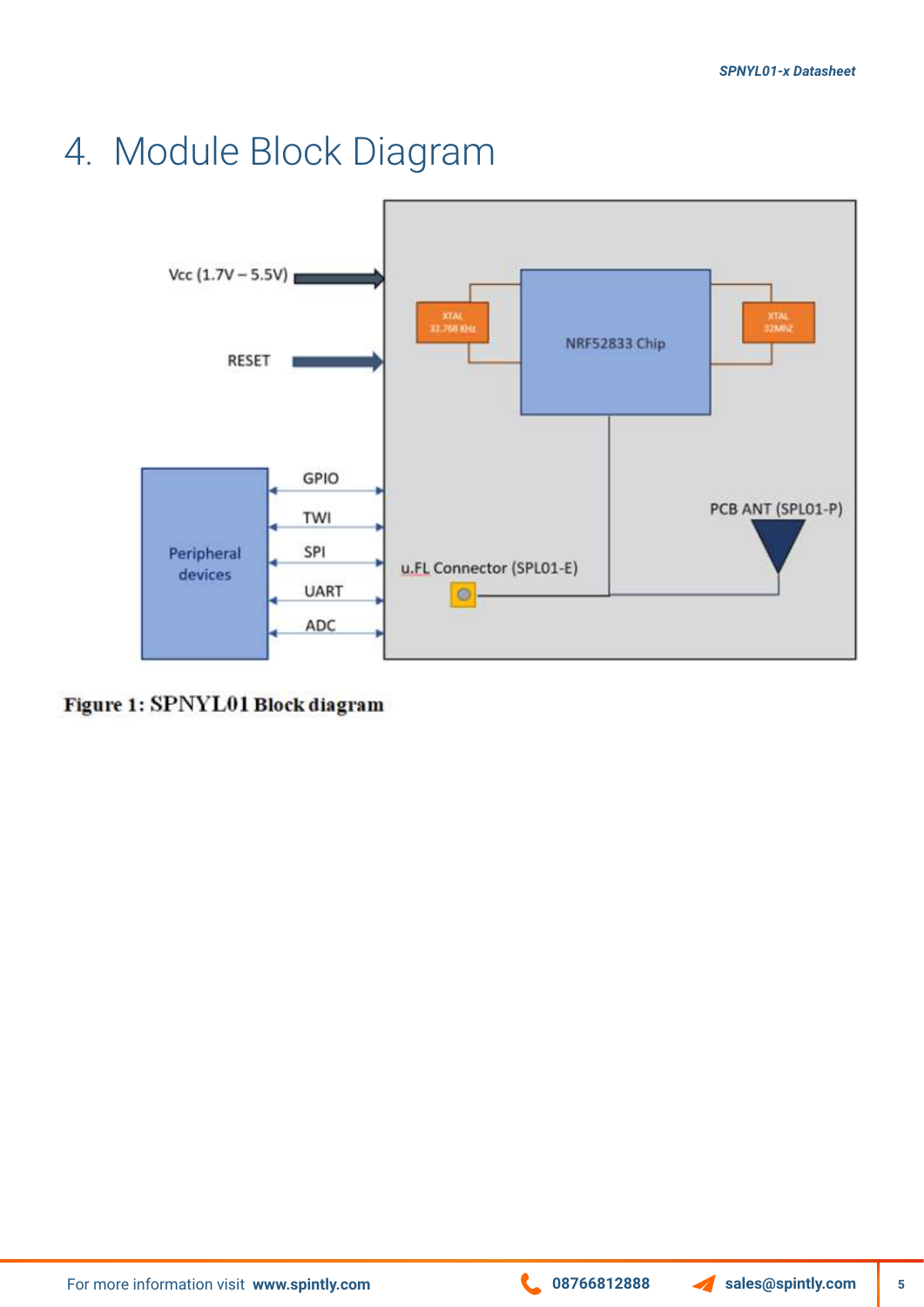# 5. Product Specifications

| <b>Details</b>                                                                          | <b>Description</b>                                                                                                                                                                                     |
|-----------------------------------------------------------------------------------------|--------------------------------------------------------------------------------------------------------------------------------------------------------------------------------------------------------|
| <b>Bluetooth</b>                                                                        |                                                                                                                                                                                                        |
| <b>Feature</b>                                                                          | <b>Bluetooth® Low Energy</b><br><b>Bluetooth® Mesh</b><br><b>Bluetooth® Direction Finding</b><br><b>1MLEPHY</b><br>2M LE PHY<br>Coded LE PHY (Long Range)<br><b>Advertising Extensions</b><br>$CSA$ #2 |
| <b>Security</b>                                                                         | <b>AES-128</b>                                                                                                                                                                                         |
| LE connections                                                                          | Concurrent central, observer, peripheral, and<br>broadcaster roles with up to twenty concurrent<br>connections along with one observer and one<br>broadcaster.                                         |
| <b>Radio</b>                                                                            |                                                                                                                                                                                                        |
| Frequency                                                                               | 2360MHz - 2500MHz                                                                                                                                                                                      |
| <b>Modulations</b>                                                                      | GFSK at 1 Mbps/2 Mbps<br>250kbps (IEEE 802.15.4-2006) and<br>Long range (125kbps and 500kbps) data rates                                                                                               |
| Antenna                                                                                 | SPNYL01-P: PCB trace antenna<br>SPNYL01-E: External 2.4Ghz antenna                                                                                                                                     |
| <b>Current Consumption</b>                                                              |                                                                                                                                                                                                        |
| TX only (DCDC enabled,<br>3V) @+8dBm / +4dBm / 0dBm /<br>$-4d$ Bm/ $-20d$ Bm/ $-40d$ Bm | 14.2mA / 9.6mA / 4.9mA / 3.8mA / 2.7mA /<br>2.3mA                                                                                                                                                      |
| TX only $@ + 8dBr$ /<br>+4dBm / 0dBm / -4dBm /<br>$-20$ dBm / $-40$ dBm                 | 30.4mA / 20.7mA / 10.3mA / 8.0mA / 5.5mA /<br>4.5mA                                                                                                                                                    |
| RX only (DCDC enabled,<br>3V) @1Msps / 1Msps BLE                                        | 4.6mA                                                                                                                                                                                                  |
| RX only @ 1Msps / 1Mbps BLE                                                             | 9.6mA                                                                                                                                                                                                  |
| RX only (DCDC enabled,<br>3V)@2Msps / 2Msps BLE                                         | 5.2mA                                                                                                                                                                                                  |
| RX only @ 2Msps / 2Mbps BLE                                                             | 10.7mA                                                                                                                                                                                                 |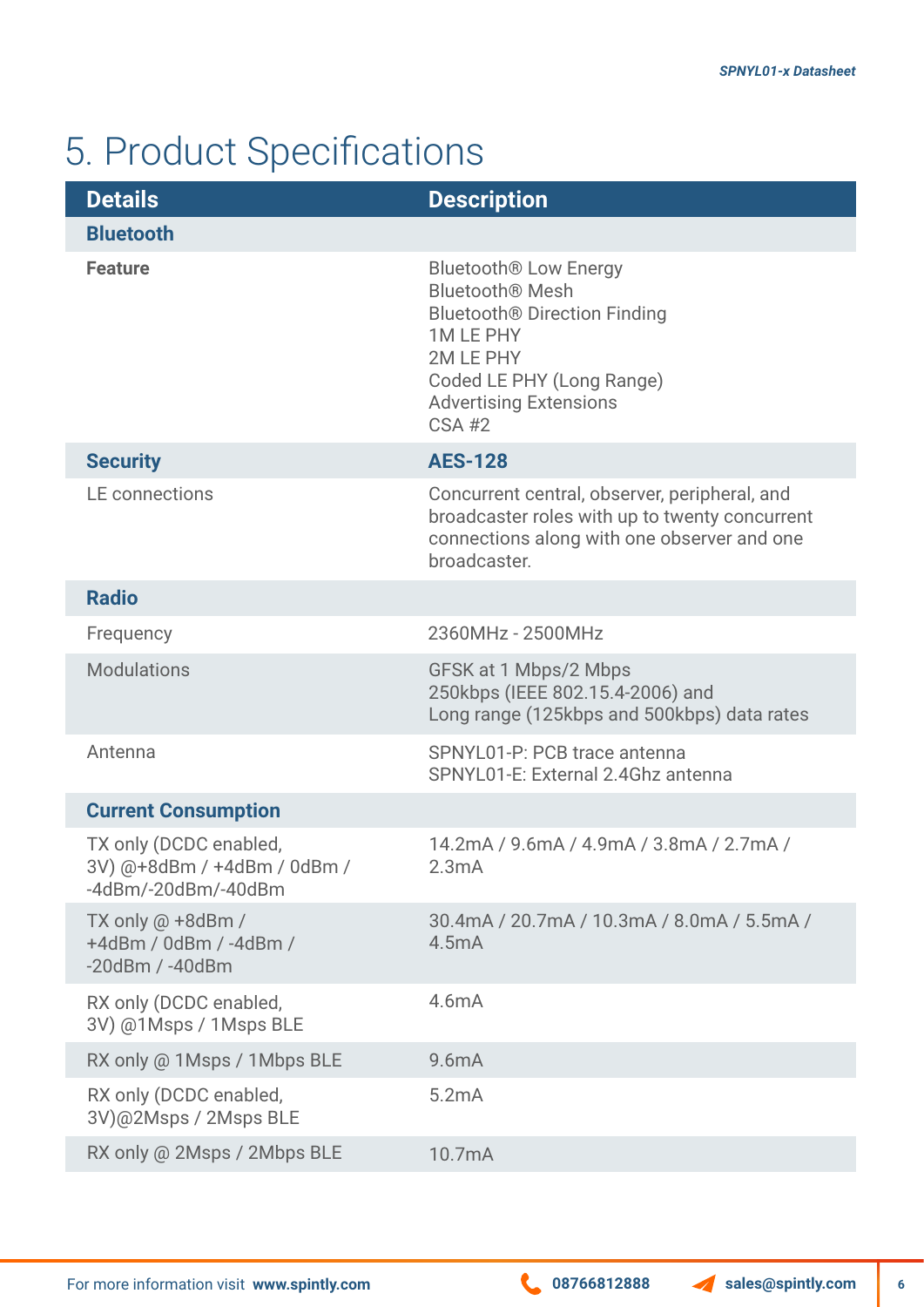| System OFF mode (3V)                                  | 0.6 <sub>u</sub> A                                                                                                                                                                                                                                                                                                                                                          |
|-------------------------------------------------------|-----------------------------------------------------------------------------------------------------------------------------------------------------------------------------------------------------------------------------------------------------------------------------------------------------------------------------------------------------------------------------|
| System OFF mode with full<br>64kB RAM retention (3V)  | 1.3 <sub>u</sub> A                                                                                                                                                                                                                                                                                                                                                          |
| System ON mode, no RAM<br>retention, wake on RTC (3V) | $1.5u$ A                                                                                                                                                                                                                                                                                                                                                                    |
| <b>Mechanical</b>                                     |                                                                                                                                                                                                                                                                                                                                                                             |
| <b>Dimensions</b>                                     | Length: 21mm±0.2mm<br>Width: 13.8mm±0.2mm<br>Height: 2.3mm+0.1mm/-0.15mm                                                                                                                                                                                                                                                                                                    |
| Package                                               | 34 diameters of Half-holes + 20 LGA pads                                                                                                                                                                                                                                                                                                                                    |
| <b>PCB</b> material                                   | FR-4                                                                                                                                                                                                                                                                                                                                                                        |
| Impedance                                             | $50\Omega$                                                                                                                                                                                                                                                                                                                                                                  |
| <b>Hardware</b>                                       |                                                                                                                                                                                                                                                                                                                                                                             |
| <b>CPU</b>                                            | ARM® Cortex®-M4 32-bit processor with<br>FPU, 64 MHz                                                                                                                                                                                                                                                                                                                        |
| Memory                                                | 512kB flash, 128kB RAM                                                                                                                                                                                                                                                                                                                                                      |
| <b>Interfaces</b>                                     | 4x SPI master/3x SPI slave with EasyDMA<br>2x I2C compatible two-wire master/slave<br>2x UART (CTS/RTS) with EasyDMA<br>3x real-time counter (RTC)<br>5x 32-bit timer with counter mode<br>4x 4-channel pulse width modulator (PWM)<br>unit with EasyDMA<br>40 GPIO <sub>s</sub><br>8x 12bit, 200ksps ADC<br>Audio peripherals - I<br>S, digital microphone interface (PDM) |
| Power supply                                          | 1.7V to 5.5V                                                                                                                                                                                                                                                                                                                                                                |
| Operating temperature range                           | -40 to 85 $^{\circ}$ C<br>(-40 to +105 °C can be customized)                                                                                                                                                                                                                                                                                                                |
| Clock control                                         | 32.768 kHz +/-20 ppm crystal oscillator                                                                                                                                                                                                                                                                                                                                     |
| Power regulator                                       | DC/DC regulator setup                                                                                                                                                                                                                                                                                                                                                       |
|                                                       |                                                                                                                                                                                                                                                                                                                                                                             |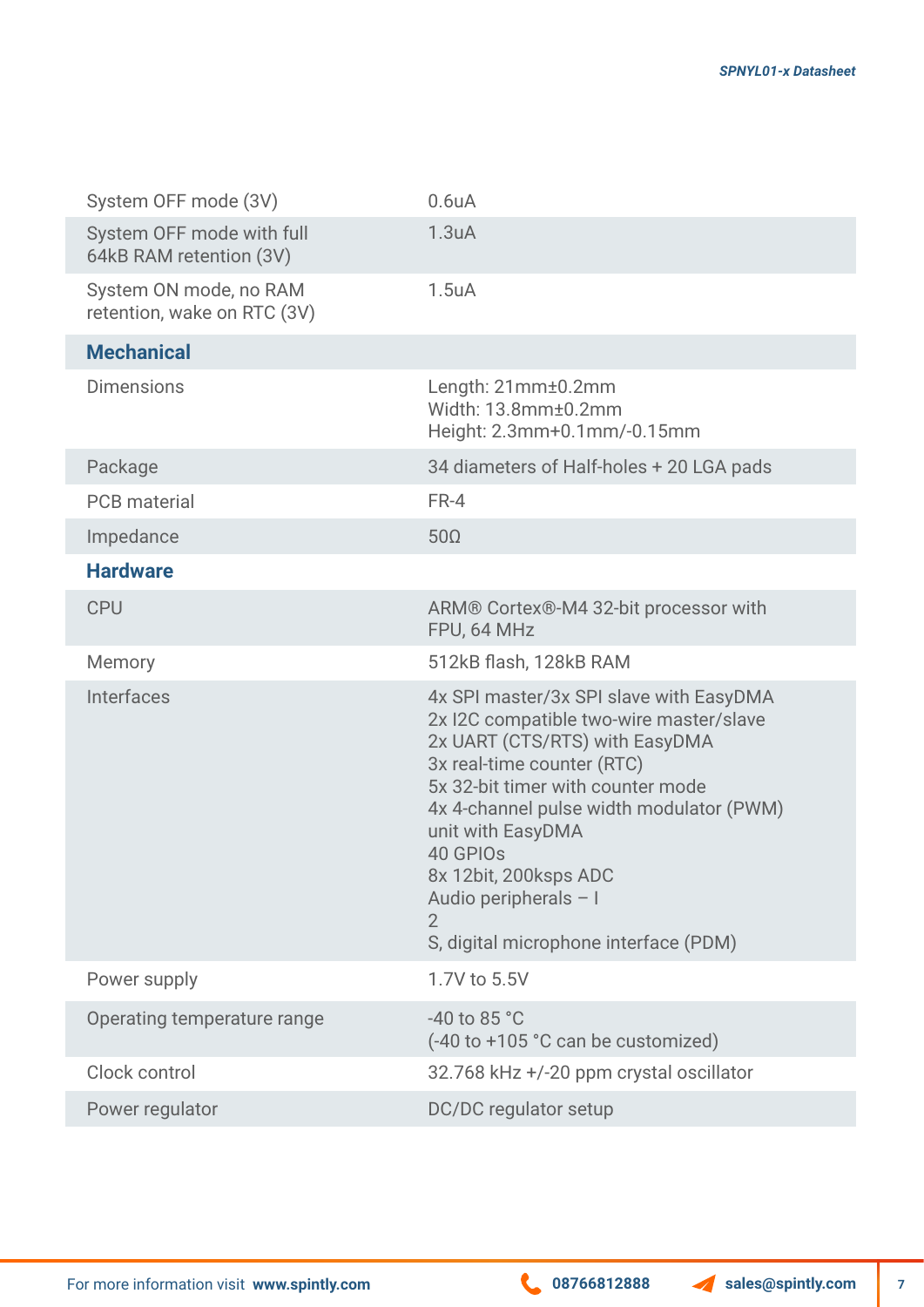# 6. Module Pinout and Pin Description

#### 6.1 Module Pinout



Figure 2:SPNYL01Module Pinout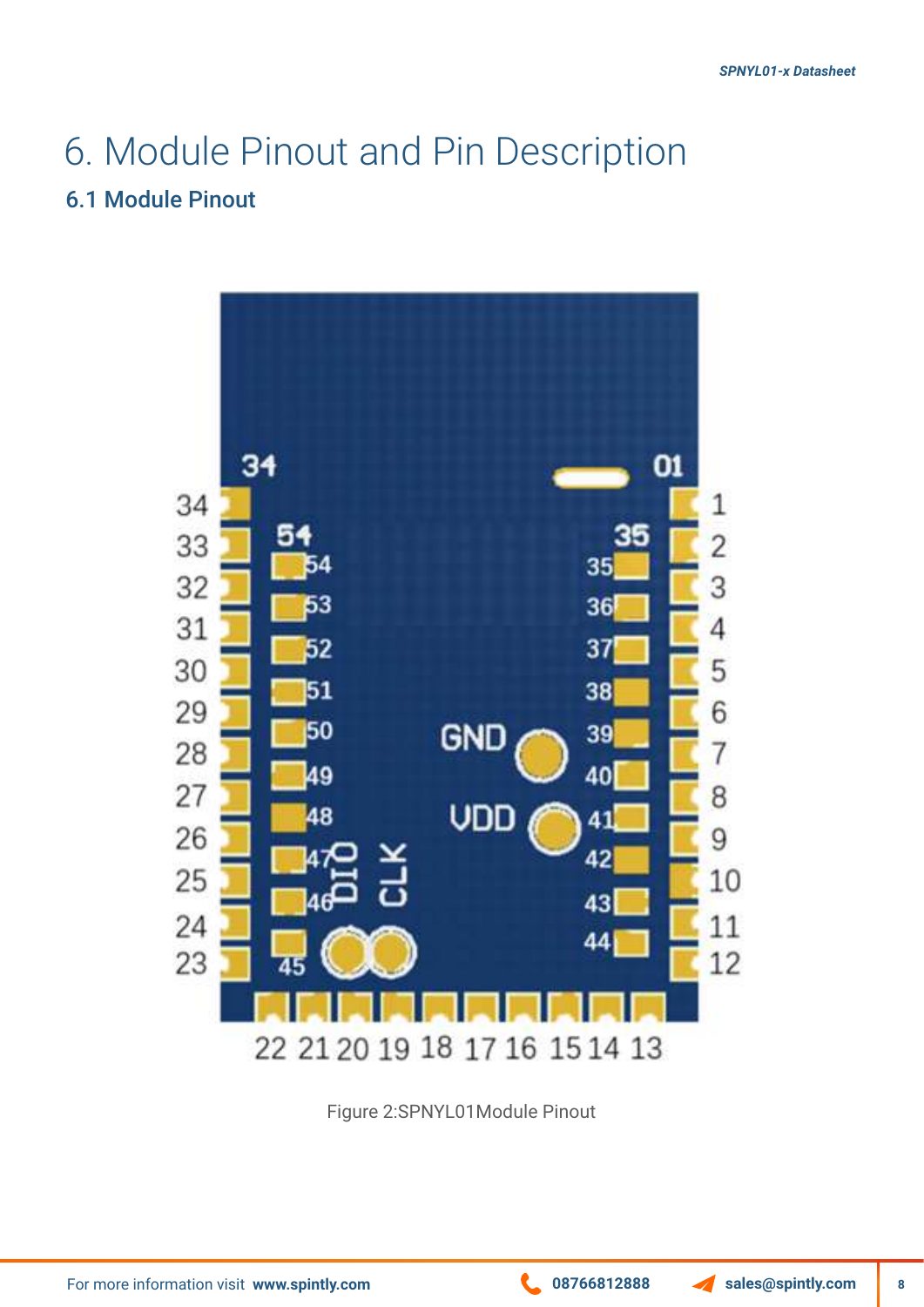#### 6.2 Pin Assignment

| <b>Module</b><br><b>Pin Number</b> | <b>Module</b><br><b>Pin Name</b> | <b>Description</b>                                      |  |
|------------------------------------|----------------------------------|---------------------------------------------------------|--|
| 1                                  | PO.25                            | General Purpose I/O                                     |  |
| $\overline{2}$                     | P <sub>0.23</sub>                | General Purpose I/O                                     |  |
| 3                                  | <b>P0.03 AIN1</b>                | General Purpose I/O, SAADC/COMP/LPCOMP input            |  |
| $\overline{4}$                     | <b>P0.02 AINO</b>                | General Purpose I/O, SAADC/COMP/LPCOMP input            |  |
| 5                                  | <b>P0.28 AIN4</b>                | General Purpose I/O, SAADC/COMP/LPCOMP input            |  |
| 6                                  | <b>PO.29 AIN5</b>                | General Purpose I/O, SAADC/COMP/LPCOMP input            |  |
| $\overline{7}$                     | <b>PO.30 AIN6</b>                | General Purpose I/O, SAADC/COMP/LPCOMP input            |  |
| 8                                  | <b>PO.31 AIN7</b>                | General Purpose I/O, SAADC/COMP/LPCOMP input            |  |
| 9                                  | <b>VDD</b>                       | <b>Power Supply</b>                                     |  |
| 10                                 | <b>GND</b>                       | Ground                                                  |  |
| 11                                 | P0.27                            | General Purpose I/O                                     |  |
| 12                                 | P0.26                            | General Purpose I/O                                     |  |
| 13                                 | <b>P0.04 AIN2</b>                | General Purpose I/O, SAADC/COMP/LPCOMP input            |  |
| 14                                 | P <sub>0.06</sub>                | General Purpose I/O                                     |  |
| 15                                 | <b>P0.05 AIN3</b>                | General Purpose I/O, SAADC/COMP/LPCOMP input            |  |
| 16                                 | P0.08                            | General Purpose I/O                                     |  |
| 17                                 | <b>P0.09 NFC1</b>                | General purpose I/O, NFC antenna connection             |  |
| 18                                 | <b>P0.10 NFC2</b>                | General purpose I/O, NFC antenna connection             |  |
| 19                                 | <b>SWDCLK</b>                    | Serial wire debug clock input for debug and programming |  |
| 20                                 | SWDIO                            | Serial wire debug I/O for debug and programming         |  |
| 21                                 | <b>P0.07 TRACECLK</b>            | General Purpose I/O, Trace buffer clock                 |  |
| 22                                 | PO.11 TRACEDATA[2]               | General Purpose I/O, Trace buffer TRACEDATA             |  |
| 23                                 | PO.12 TRACEDATA[1]               | General Purpose I/O, Trace buffer TRACEDATA             |  |
| 24                                 | PO.13                            | <b>General Purpose I/O</b>                              |  |
| 25                                 | PO.14                            | General Purpose I/O                                     |  |
| 26                                 | PO.15                            | <b>General Purpose I/O</b>                              |  |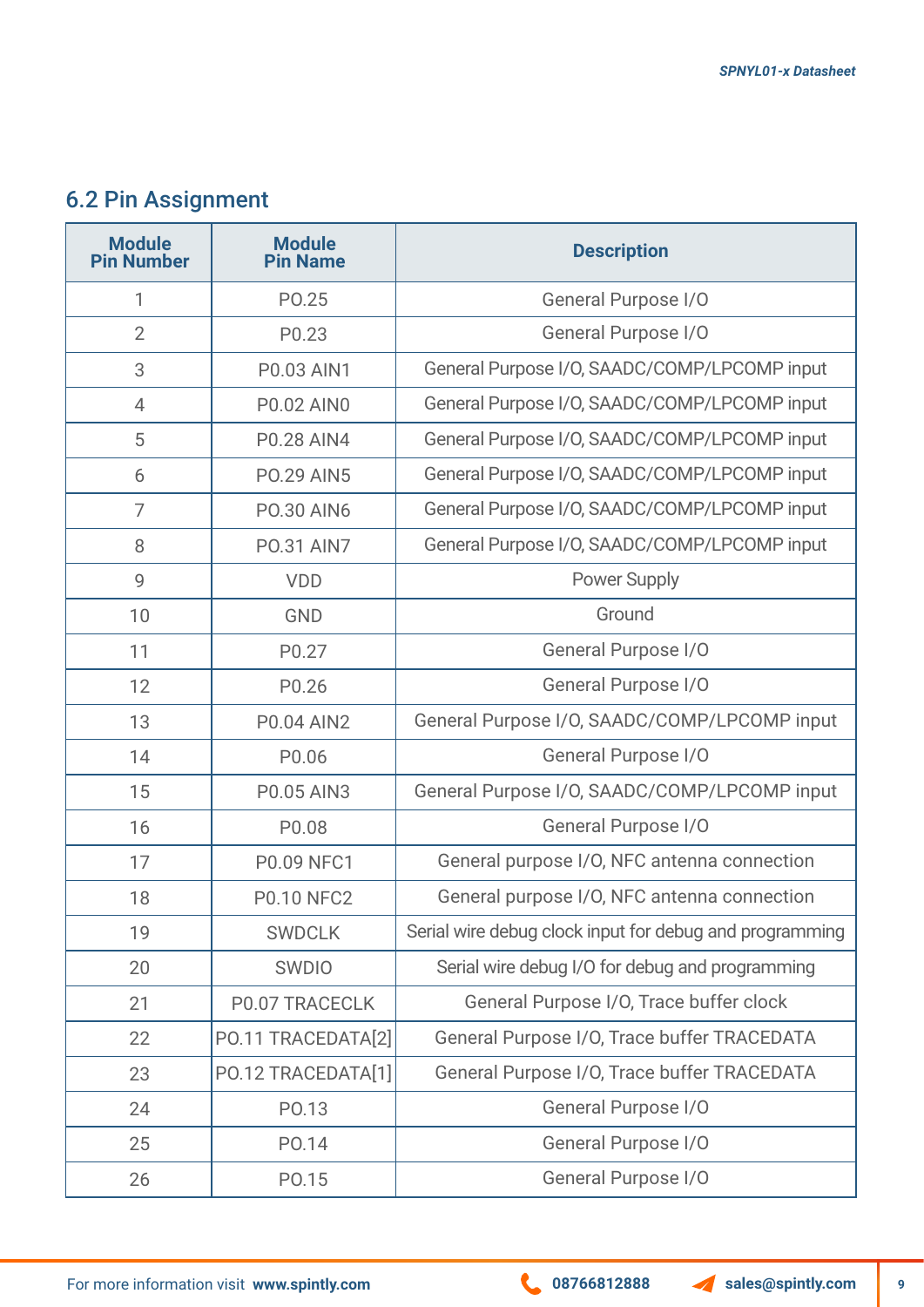| 27     | PO.16                                  | <b>General Purpose I/O</b>                                         |  |
|--------|----------------------------------------|--------------------------------------------------------------------|--|
| 28     | PO.17                                  | General Purpose I/O                                                |  |
| 29     | PO.18 nRESET                           | General purpose I/O, Configurable as pin reset                     |  |
| 30     | P0.20                                  | General Purpose I/O                                                |  |
| 31     | P0.21                                  | General Purpose I/O                                                |  |
| 32     | P0.22                                  | General Purpose I/O                                                |  |
| 33     | P0.24                                  | General Purpose I/O                                                |  |
| 34, 35 | <b>GND</b>                             | Ground                                                             |  |
| 36     | P1.05                                  | General Purpose I/O                                                |  |
| 37     | P1.03                                  | General Purpose I/O                                                |  |
| 38     | <b>GND</b>                             | Ground                                                             |  |
| 39     | <b>GND</b>                             | Ground                                                             |  |
| 40     | P0.19                                  | General Purpose I/O                                                |  |
| 41     | <b>VDDH</b>                            | <b>High Voltage Power supply</b>                                   |  |
| 42     | <b>GND</b>                             | Ground                                                             |  |
| 43     | P1.08                                  | <b>General Purpose I/O</b>                                         |  |
| 44     | P1.09 TRACEDATA[3]                     | General Purpose I/O, Trace buffer TRACEDATA                        |  |
| 45     | <b>VBUS</b>                            | 5V input for USB 3.3v Regulator                                    |  |
| 46     | D-                                     | USB <sub>D</sub> -                                                 |  |
| 47     | D+                                     | USB <sub>D+</sub>                                                  |  |
| 48     | <b>GND</b>                             | Ground                                                             |  |
| 49     | P <sub>1.00</sub><br>TRACEDATA[0]/ SWO | General Purpose I/O, Trace buffer TRACEDATA/<br>Serial Wire Output |  |
| 50     | P1.01                                  | <b>General Purpose I/O</b>                                         |  |
| 51     | P1.02                                  | <b>General Purpose I/O</b>                                         |  |
| 52     | P1.04                                  | <b>General Purpose I/O</b>                                         |  |
| 53     | P1.06                                  | <b>General Purpose I/O</b>                                         |  |
| 54     | P1.07                                  | <b>General Purpose I/O</b>                                         |  |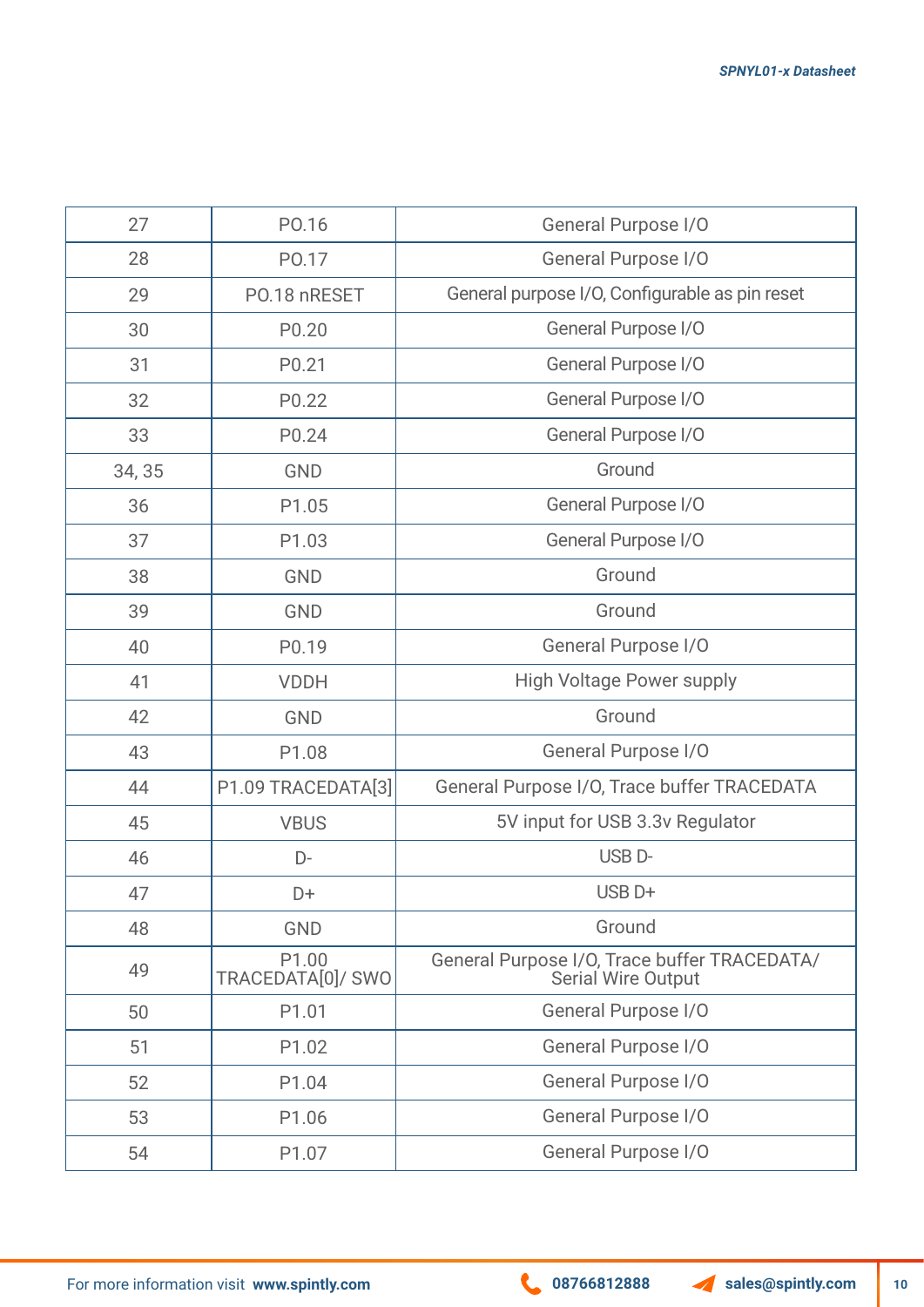# 7. PCB Design Guide

#### 7.1 Layout notes

You can refer to the following references for the mounting design of the module with onboardantenna (SPNYL01-P with PCB antenna).

For external antenna modules (SP01L-E needs to connect an external antenna to the u.FLconnector), you need to refer to the external antenna design requirements.



**Recommended module mounting example:**

Please do not place any metal components in blue shaded space (\*1), such as signal line and metal chassis as possible except for main board while mounting the components in \*1 space on the main board is allowed except for no copper plating area (\*2).

- $\cdot$  (\*2) This area is routing prohibited area on the main board. Please do not place copper on any layer.
- (\*3) Characteristics may deteriorate when GND pattern length is less than 30mm. It should be30 mm or more as possible.
- For the best Bluetooth range performance, the antenna area of module shall extend 3 mm
- outside the edge of main board, or 3 mm outside the edge of a ground plane. Ground plane
- shall be at least 5 mm from the edge of the antenna area of module. • All module GND pins MUST be connected to main board GND. Place GND vias close to module GND pads as possible. Unused PCB area on surface layer can flooded with copper but place GND vias regularly to connect copper flood to inner GND plane. If GND flood copper under side the module then connects with GND vias to inner GND plane.
- Even when above mentioned condition is satisfied, communication performance may be significantly deteriorated depending on the structure of the product. Bluetooth range performance is degraded if a module is placed in the middle of the main board.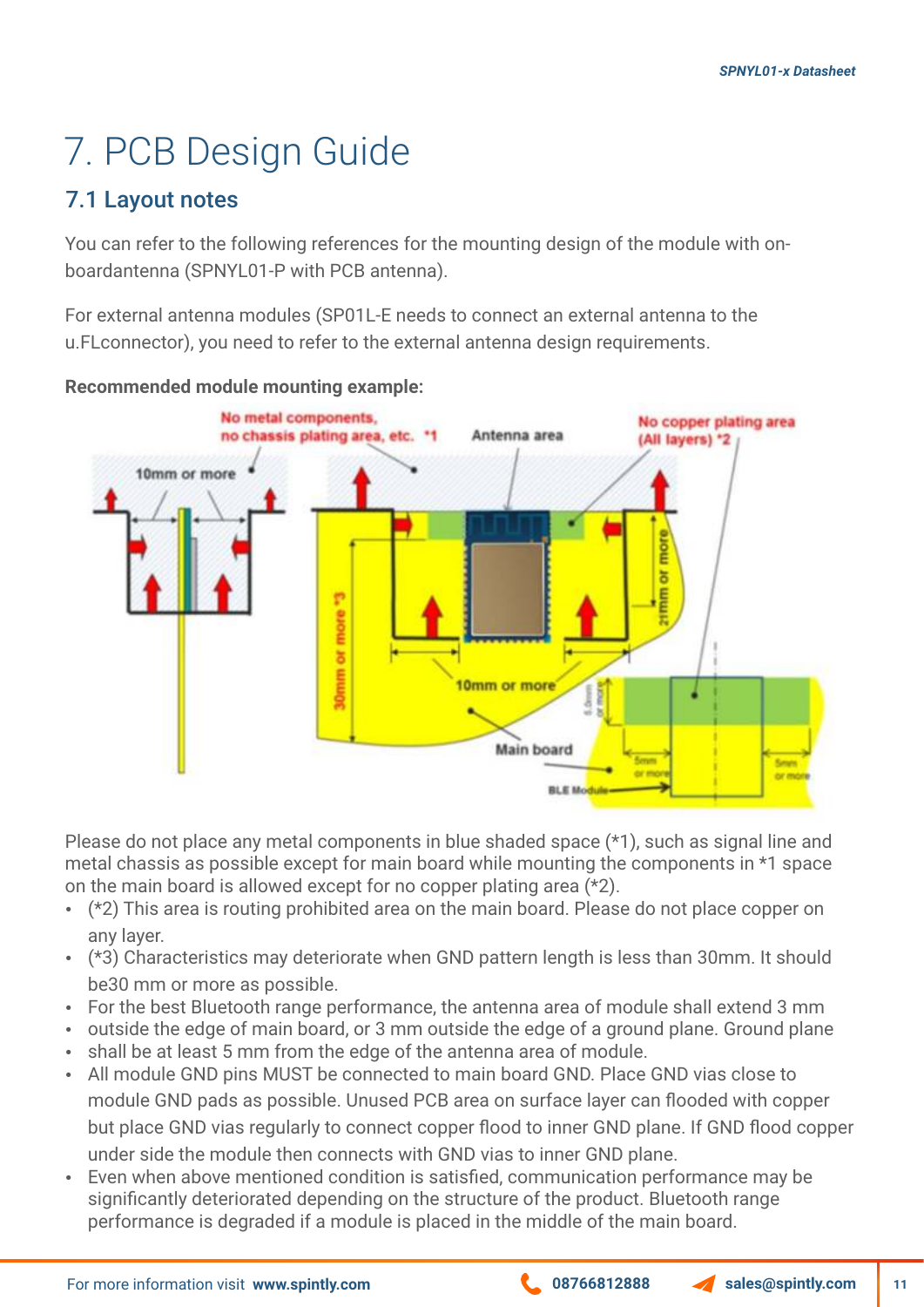- For main board layout:
	- Avoid running any signal line below module whenever possible.
	- No ground plane below antenna.
	- If possible, cut-off the portion of main board below antenna.



#### Placement of resin or plastic parts:



Please do not apply molding over the antenna area of BLE module.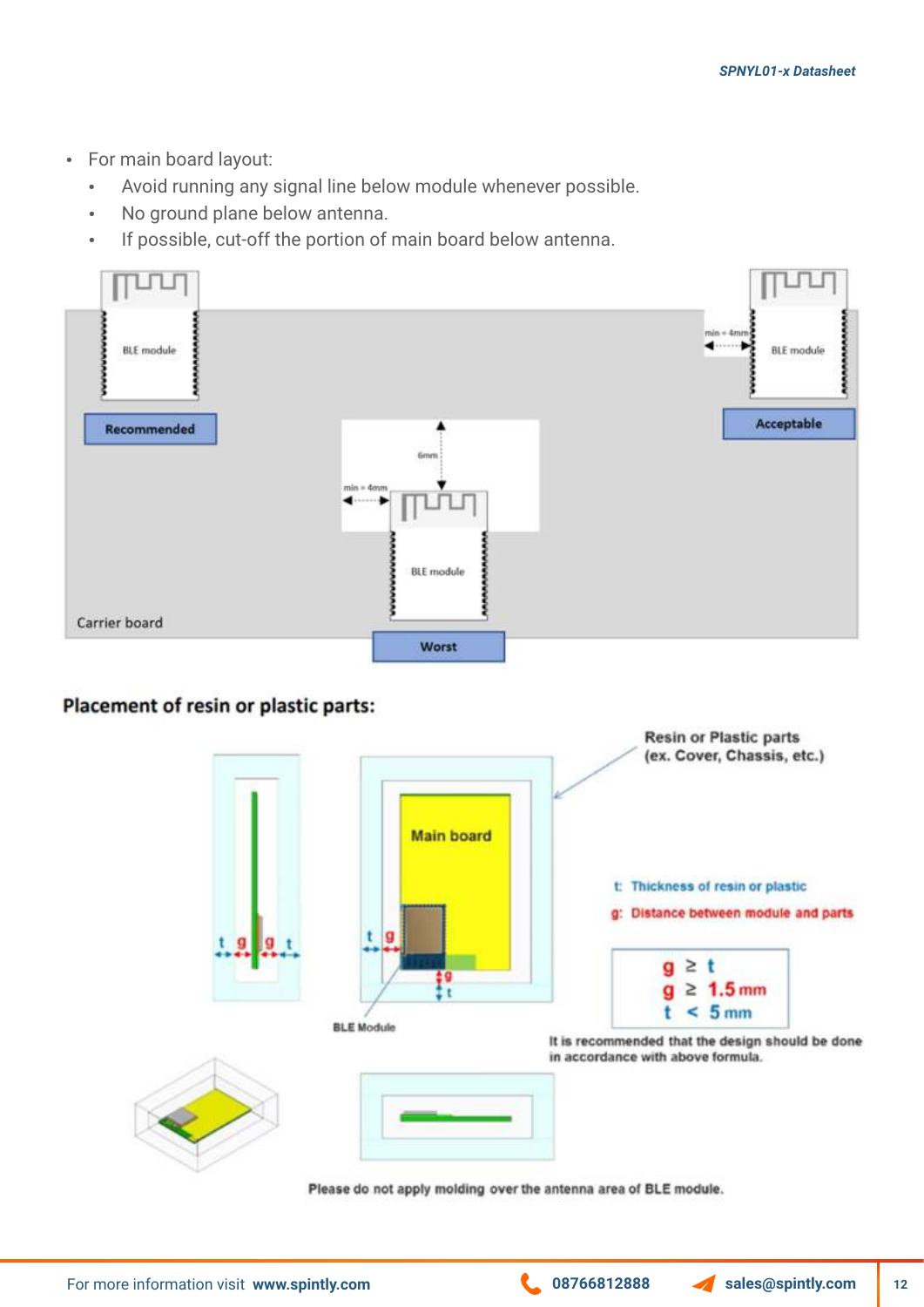#### **Placement of metal parts:**

- Minimum safe distance for metal parts without seriously compromising the antenna (tuning) is40 mm top/bottom and 30 mm left or right.
- Metal close to the module antenna (bottom, top, left, right, any direction) will have degradation on the antenna performance. The amount of that degradation is entirely system dependent, meaning you will need to perform some testing with your host application.
- Any metal closer than 20 mm will begin to significantly degrade performance (S11, gain, radiation efficiency).
- It is best that you test the range with a mock-up (or actual prototype) of the product to assess effects of enclosure height (and materials, whether metal or plastic).



### 8. Mechanical Dimensions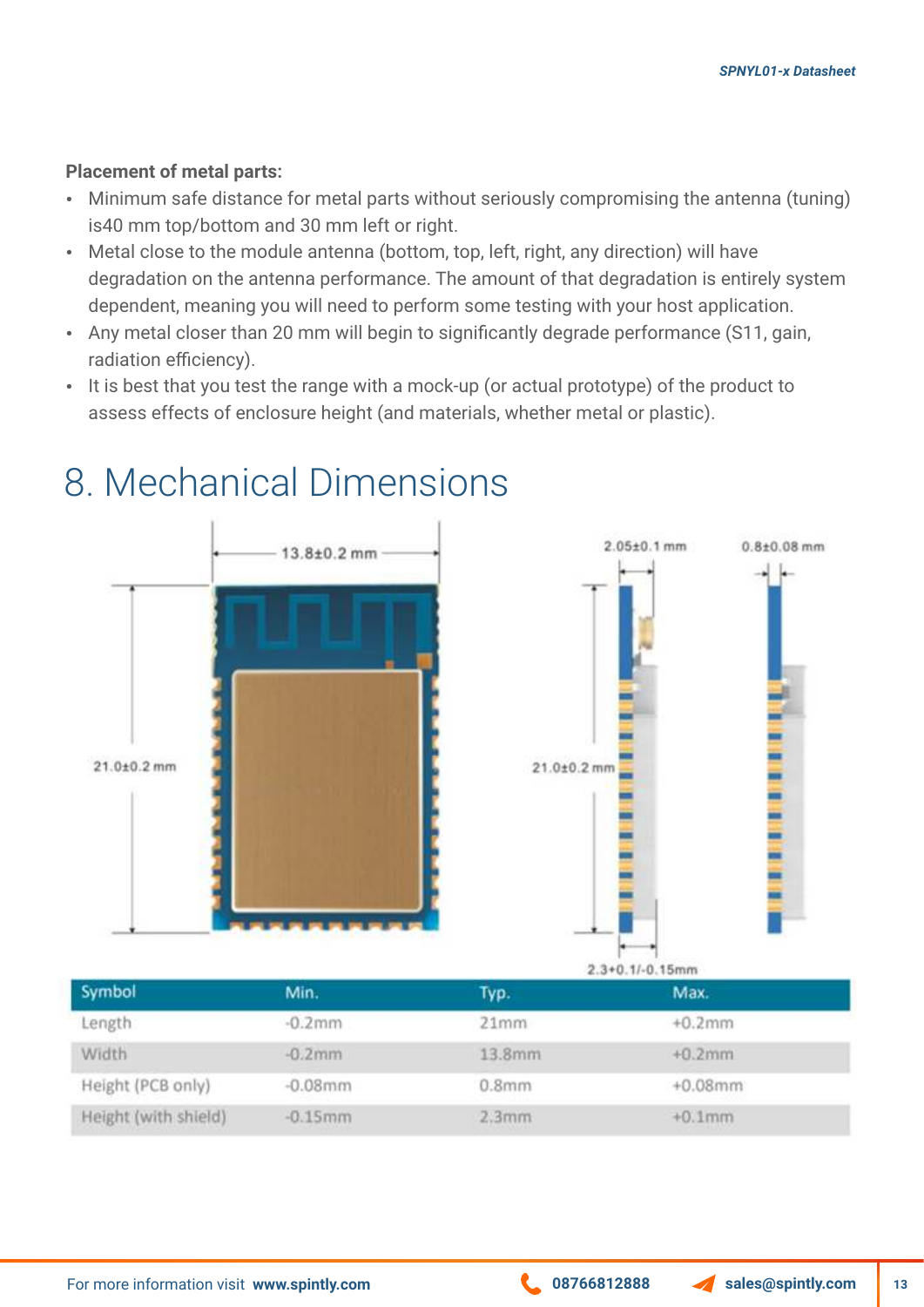

#### 9. PCB Footprint and Dimensions

Figure 7: SPNYL01 PCB Footprint and Dimensions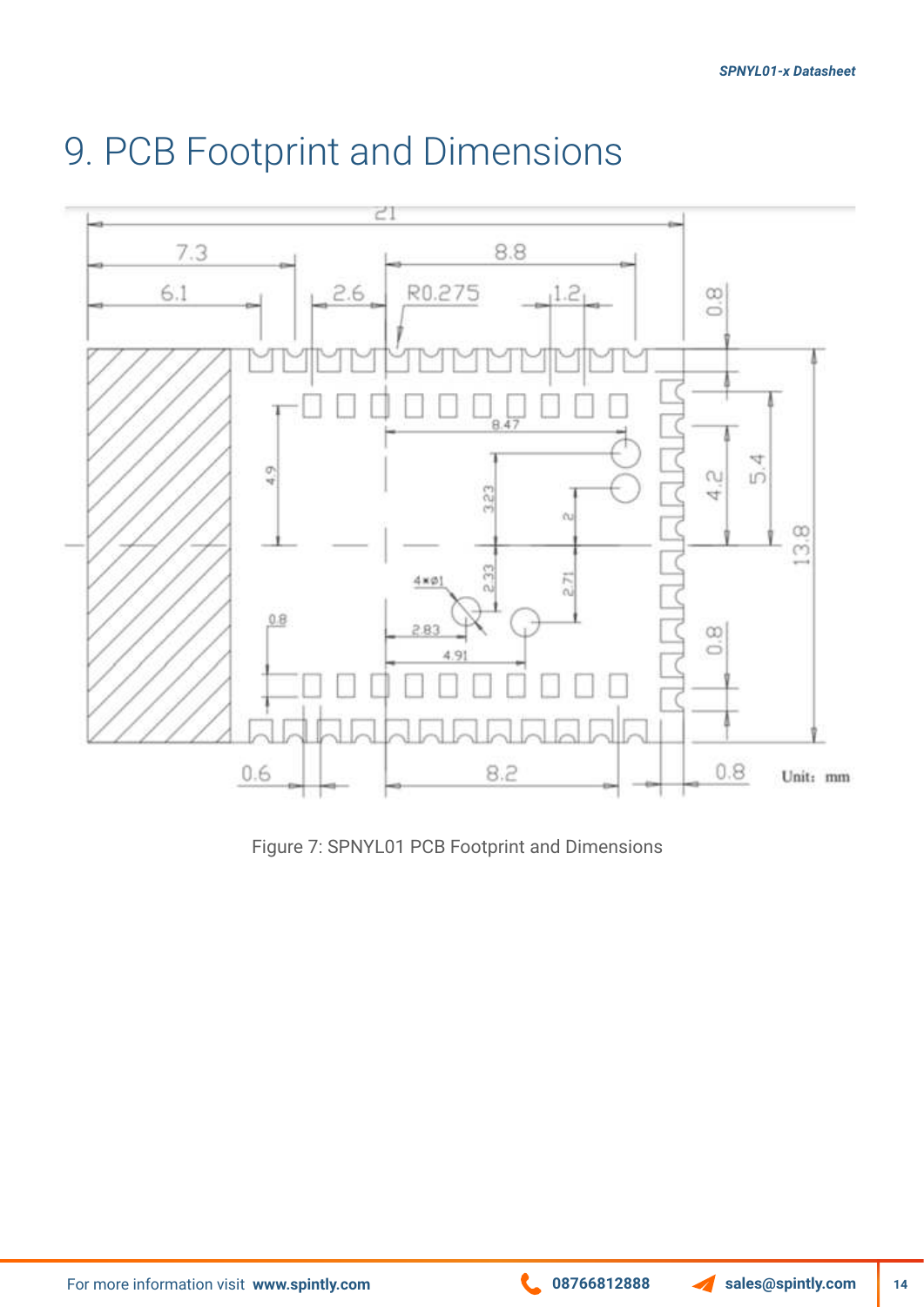### 10. Cautions

#### 10.1Reflow soldering

Reflow soldering is a vitally important step in the SMT process. The temperature curve associatedwith the reflow is an essential parameter to control to ensure the correct connection of parts. Theparameters of certain components will also directly impact the temperature curve selected for thisstep in the process.



#### **Temperature-Time Profile for Reflow Soldering:**

- The standard reflow profile has four zones: ①preheat, ②soak, ③reflow, ④cooling. Theprofile describes the ideal temperature curve of the top layer of the PCB.
- During reflow, modules should not be above 260°C and not for more than 30 seconds.

| Specification                 | Value               |  |
|-------------------------------|---------------------|--|
| Temperature Increase Rate     | $<2.5^{\circ}$ C/s  |  |
| Temperature Decrease Rate     | Free air cooling    |  |
| Preheat Temperature           | $0 - 150^{\circ}$ C |  |
| Preheat Period (Typical)      | 40-90s              |  |
| Soak Temp Increase Rate       | $0.4 - 1$ °C/s      |  |
| Soak Temperature              | 150-200°C           |  |
| Soak Period                   | 60-120s             |  |
| Liquidus Temperature (SAC305) | $220^{\circ}$ C     |  |
| Time Above Liquidous          | 45-90s              |  |
| Reflow Temperature            | 230-250°C           |  |
| Absolute Peak Temperature     | 260°C               |  |

**Note: The module is LGA package. Please be careful of the amount of solder paste. The module may be lifted due to excess solder.**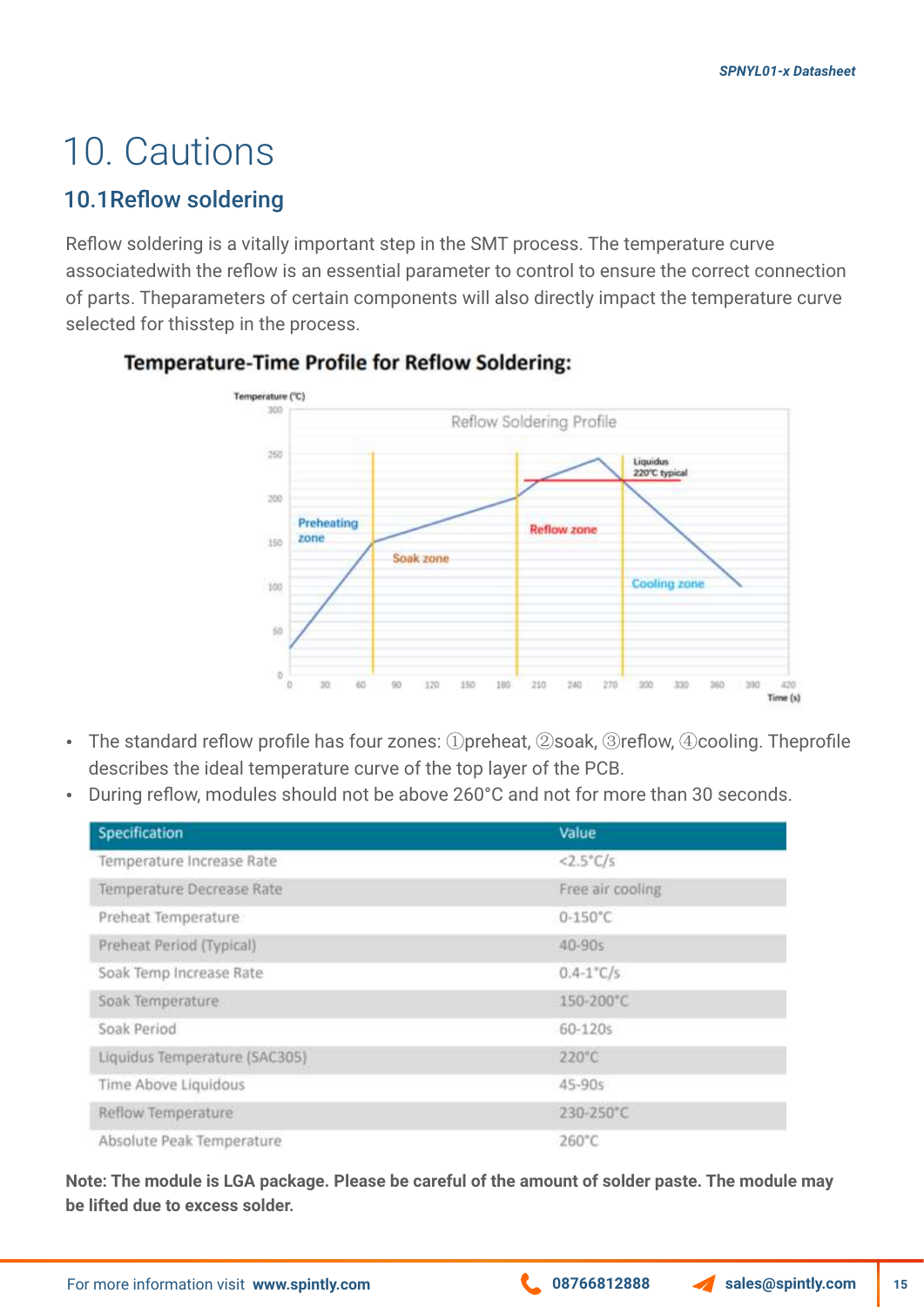### 10.2 Usage Condition Notes

- Follow the conditions written in this specification, especially the recommended condition ratings about the power supply applied to this product.
- The supply voltage has to be free of AC ripple voltage (for example from a battery or a low noise regulator output). For noisy supply voltages, provide a decoupling circuit (for example aferrite in series connection and a bypass capacitor to ground of at least 47uF directly at the module).
- Take measures to protect the unit against static electricity. If pulses or other transient loads (a large load applied in a short time) are applied to the products, check and evaluate their operation before assembly on the final products.
- The supply voltage should not be exceedingly high or reversed. It should not carry noise and/or spikes.
- This product away from other high frequency circuits.
- Keep this product away from heat. Heat is the major cause of decreasing the life of these products.
- Avoid assembly and use of the target equipment in conditions where the product's temperature may exceed the maximum tolerance.
- This product should not be mechanically stressed when installed.
- Do not use dropped products.
- Do not touch, damage or soil the pins.
- Pressing on parts of the metal shield or fastening objects to the metal shield will cause damage.

#### 10.3 Storage Notes

- The module should not be stressed mechanically during storage.
- Do not store these products in the following conditions or the performance characteristics of the product, such as RF performance will be adversely affected:
	- Storage in salty air or in an environment with a high concentration of corrosive gas.
	- Storage in direct sunlight
	- Storage in an environment where the temperature may be outside the range specified.
	- Storage of the products for more than one year after the date of delivery storage period.
- Keep this product away from water, poisonous gas and corrosive gas.
- This product should not be stressed or shocked when transported.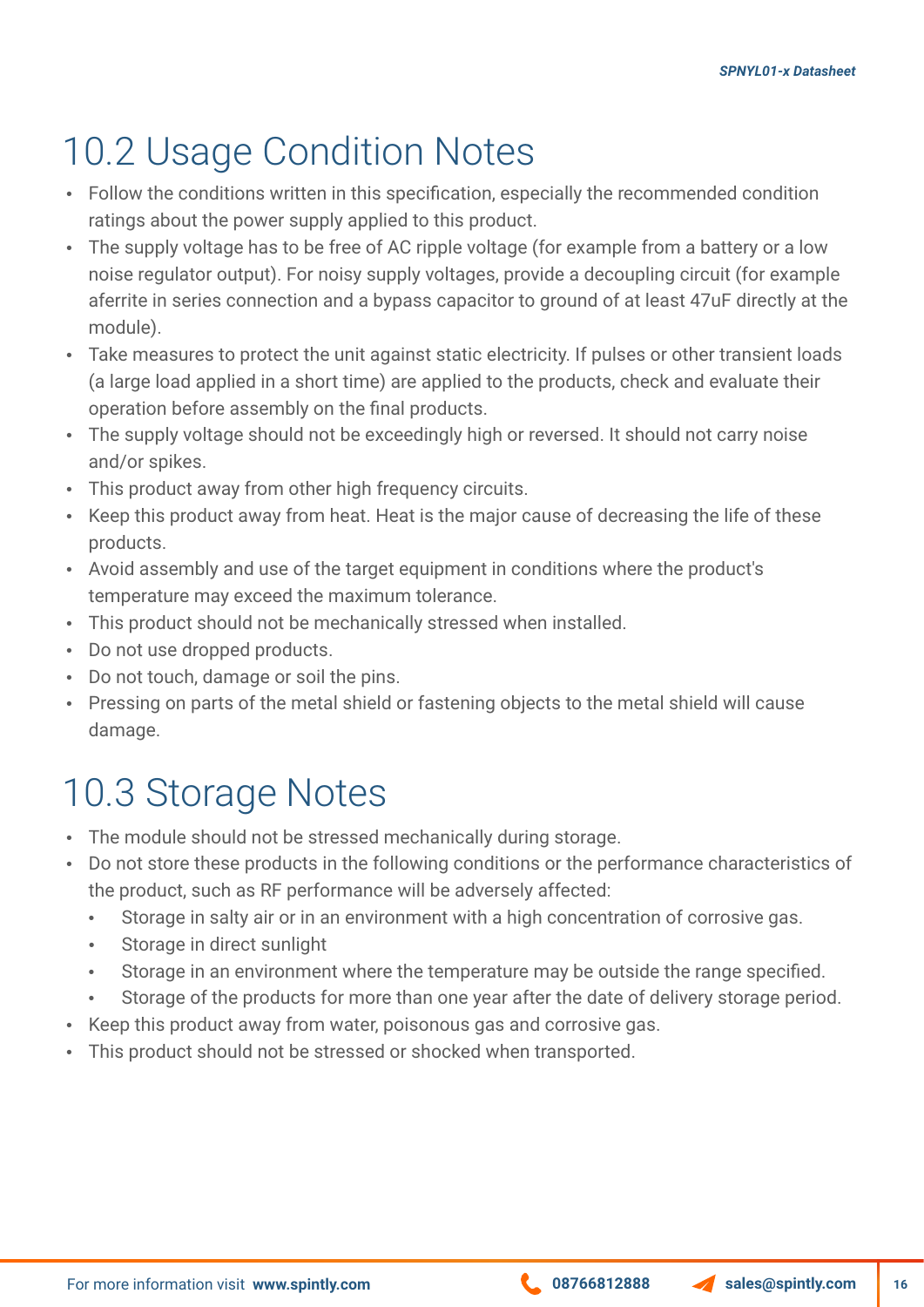### 11. Package information

| <b>Details</b>       | <b>Tape and Reel</b>                       |  |
|----------------------|--------------------------------------------|--|
| Quantity (module)    | $400$ pcs                                  |  |
| Single module Weight | 45.0q                                      |  |
| Dimension            | $23 \times 16.5 \times 3.2$ mm (L x W x H) |  |

### 12. Ordering information

| <b>Model No</b> | <b>Antenna</b> | <b>Module</b> |                  |
|-----------------|----------------|---------------|------------------|
|                 |                | <b>SoC</b>    | <b>Flash/RAM</b> |
| SPNYL01-P       | SPNYL01-E      | nRF52833-QIAA | 512KB/128KB      |
| SPNYL01-E       | u.FL Connector | nRF52833-QIAA | 512KB/128KB      |

#### Revision History

| <b>Revision</b> | <b>Description</b>     | <b>Author</b>  | <b>Date</b> |
|-----------------|------------------------|----------------|-------------|
| V1.0            | <b>Initial Release</b> | <b>Brosnan</b> | 2021.10.04  |